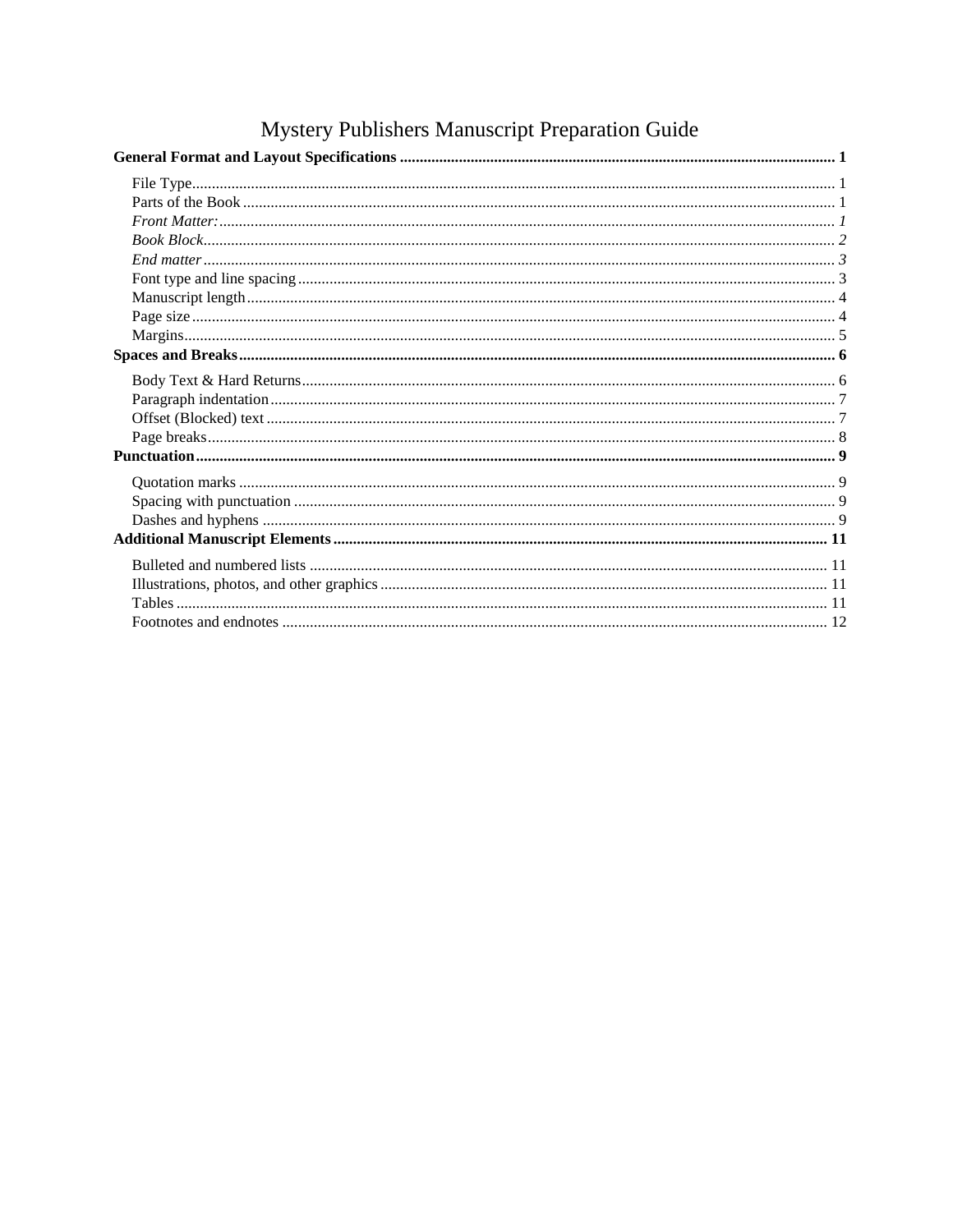## **General Format and Layout Specifications**

## <span id="page-1-1"></span><span id="page-1-0"></span>**File Type**

Mystery Publishers accepts manuscripts in soft copy (MS Word—**.doc, .docx,** or **.rtf)** via email only. This way it is easier for the editor and the writer to review the document and track changes during editing.

NOTE: If the writer has elected to utilize Mystery Publisher's editorial services during the publication process, the writer will need to have access to view editorial suggestions and revisions in Microsoft®.

#### <span id="page-1-2"></span>**Parts of the Book**

The manuscript should be submitted in one continuous **Microsoft Word** document. Below are the different parts of a book that can be included in the manuscript:

## <span id="page-1-3"></span>**Front Matter**:

Front matter appears before the main text and introduces the book to readers. The following comprises front matter in the correct order:

## **Endorsements:** (if any)

**Half-title page**: The half title (on page i, the first recto) normally consists only of the main title. The subtitle is omitted, and the author's name does not appear. The verso of the half title (page ii) is usually blank but may contain text or an illustration, called a **frontispiece.** 

**Card or series title page**: List any of your previously published books by title from first to most recently published. A common way to begin this page is "Also by [author's name] …"

**Full-title page:** The title page (p. iii or, if a two-page spread, pp. ii– iii) presents the full title of the book; the subtitle, if any (note that there should never be more than one subtitle); the name of the author, editor, or translator; and the name and location of the publisher. If the type size or style of the subtitle differs from that of the main title, no colon or other mark of punctuation is needed to separate them.

**Dedication**: It is not necessary to actually include the words "Dedicated to" in a dedication. A statement like "For Casey" or "To my mother" is more appropriate.

**Epigraph:** An epigraph is a quotation that is pertinent but not integral to the book.

## **Table of Contents, List of Illustrations (if illustrations are included in manuscript), and List of Tables (if tables are included in manuscript)**

**Foreword**: A foreword is usually a statement by someone other than the author, sometimes an eminent person, whose name may be carried on the title page (e.g., "With a Foreword by John Quincy").

**Preface**: The author's own statement about the work is usually called a preface. Material normally contained in an author's preface includes reasons for undertaking the work, method of research (if this has some bearing on readers' understanding of the text), acknowledgments, and sometimes permissions granted for the use of previously published material.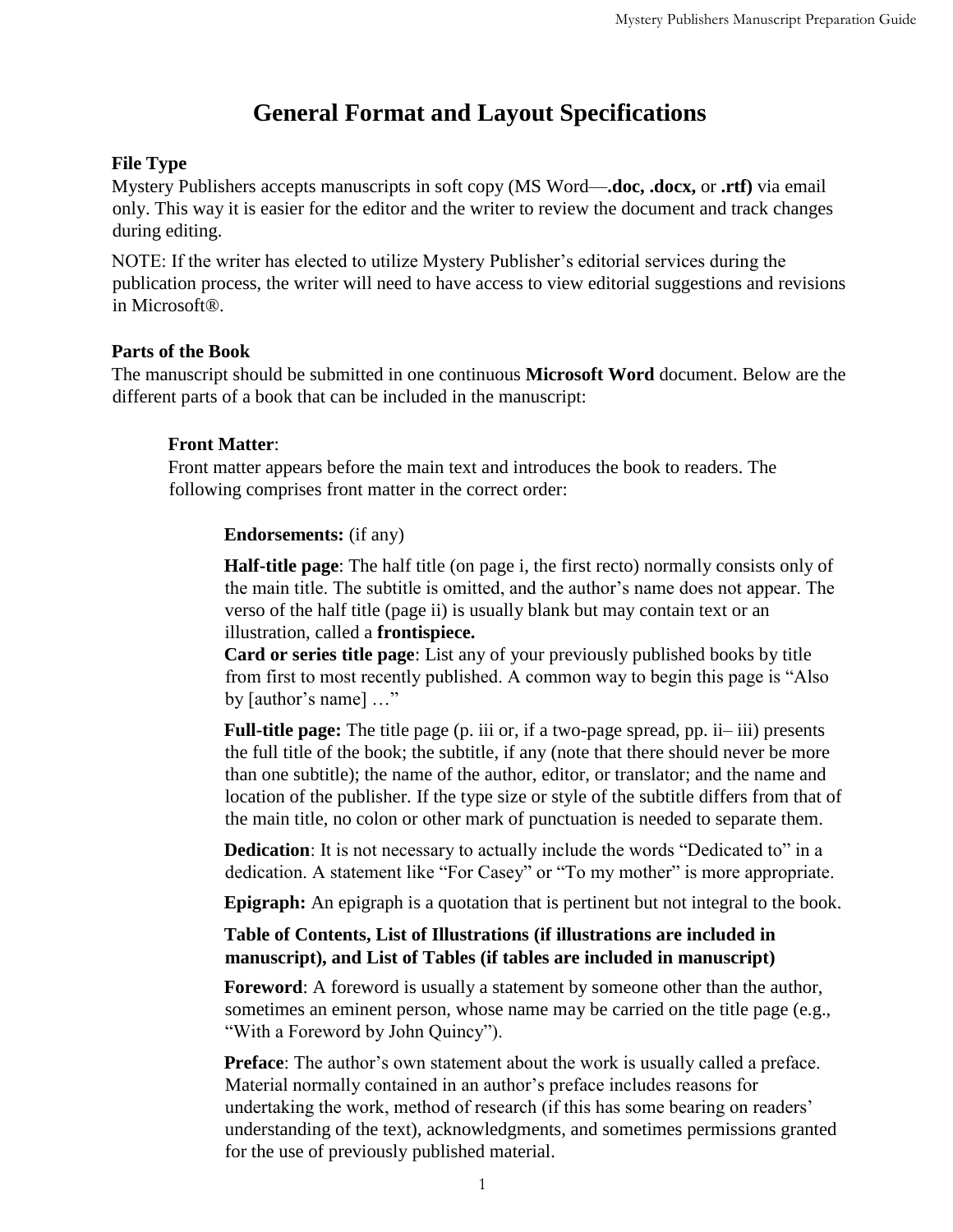**Acknowledgments (if not part of the preface):** If the acknowledgments are long, they may be put in a separate section following the preface; if a preface consists only of acknowledgments, the title should be changed to "Acknowledgments." Acknowledgments are **occasionally** put at the back of a book, preceding the other matter. In multivolume works, acknowledgments that apply to all volumes need appear only in the first volume. Should they vary from volume to volume, separate acknowledgments may be included in each.

**Introduction (if not part of text):** A substantial introduction by someone other than the author is usually included in the front matter, following the acknowledgments; however, if it is not more than three to five pages, it may more appropriately be called a foreword and placed before the preface. Material about the book—its origins, for example—rather than about the subject matter should be included in the preface or in the acknowledgments. Most introductions belong not in the front matter but at the beginning of the text, paginated with Arabic numerals.

**(List of) Abbreviations or Chronology**: Other items that may be placed either in the front matter or, sometimes more suitably, in the end matter include a list of abbreviations, a publisher's note, a translator's note, and a note on editorial method.

**Prologue** — In a work of fiction, the prologue sets the scene for the story and is told in the voice of a character from the book, not the author's voice.

**Second Half Title —** If the front matter is particularly extensive, a second half title (identical to the first) can be added before the beginning of the text.

#### <span id="page-2-0"></span>**Book Block**

The main text, or the body text, is the core of the manuscript. It should have the following:

**Introduction**: The introduction describes something about the main text that the reader should know before proceeding to read the book.

**Chapter layout**: Each chapter begins at the top of a new page. The first page of each new chapter will begin directly following the last page of the previous chapter unless specifically requested that all new chapters begin on the recto (right-hand) page of the book.

**Epilogue**: An epilogue is a brief concluding section, often addressed directly to the reader in a work of fiction. Most epilogues continue the story years later or update the reader on a certain character's whereabouts. Please do not use a chapter number for this section.

**Afterword**: The afterword is also a brief concluding section, often used in nonfiction works. It does not need a chapter number. For example, you may want to use the afterword to review the strategies outlined in the book and give advice.

**Conclusion**: More extensive than an epilogue or afterword, a conclusion may or may not be numbered as the final chapter. The conclusion provides a summary of your ideas, concepts, and advice, leaving the reader with a clear understanding of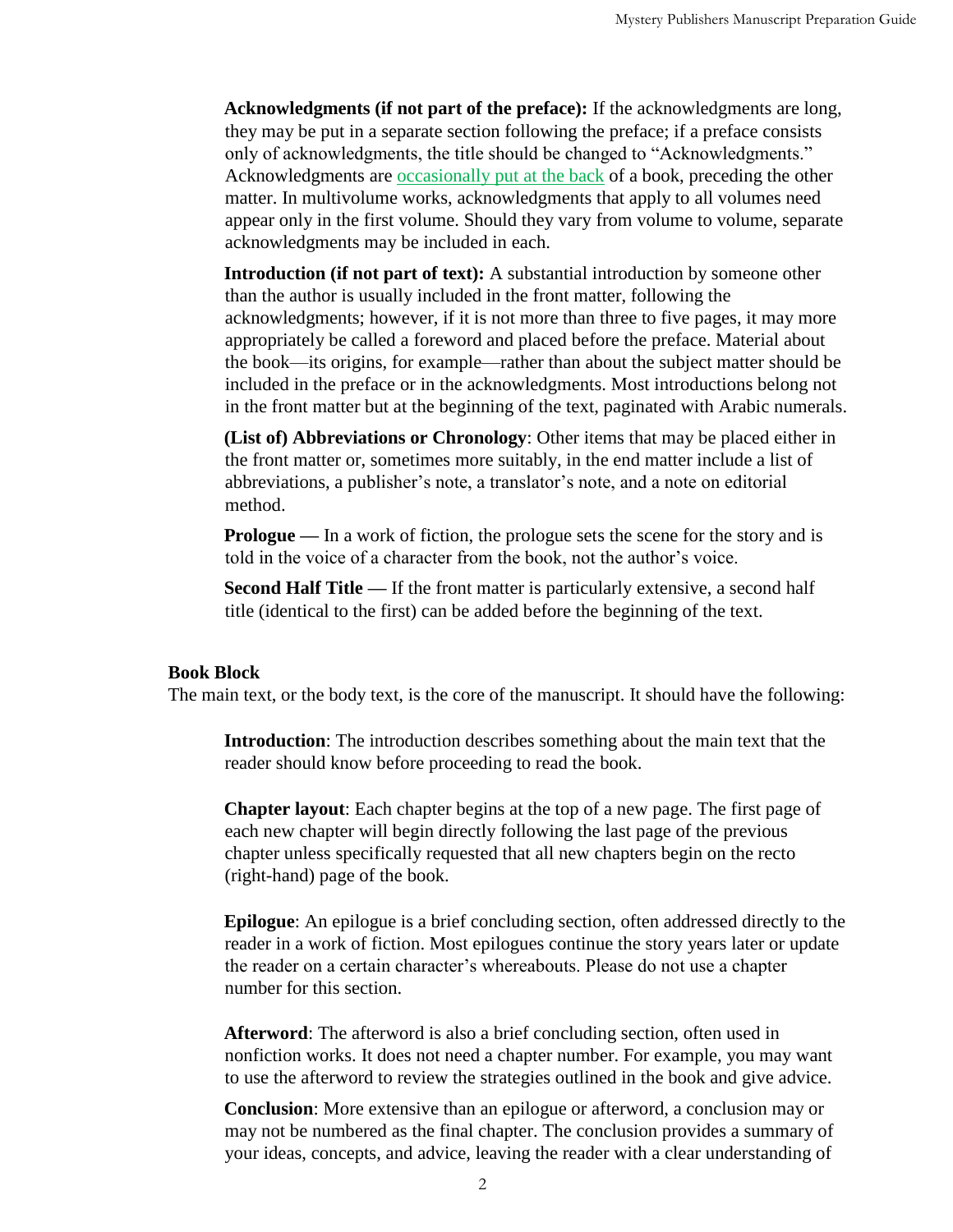the major concepts presented in the book and some guidelines on what to do with that information.

**About the Author**: This is a short biography at the end of the main text that summarizes (1) any expertise the writer has have in the field in which s/he is writing, (2) any previous books that the writer has published, and (3) a brief summary of where the writer currently lives, with whom they live, and what type of work they do.

#### <span id="page-3-0"></span>**End matter**

Use the list of common book block parts below to ensure that the parts of the end matter are in the correct order.

**Appendices**: An appendix includes any data that might help clarify the text for the reader but that would have disrupted the flow of the main text had it been included earlier. Such items include a list of references, tables, reports, background research, and sources (if not extensive enough to be included in a separate section).

**Notes**: If the main text requires notes to amplify or document certain passages throughout the text, arrange the notes by chapter in a notes section.

**Glossary**: A glossary comprises alphabetically arranged words and their definitions.

**Resources**: Often, readers want to buy products or join organizations in the field in which the writer has written. A list of organizations and associations, manufacturers and distributors, Websites, and other sources are invaluable to readers.

**Bibliography or References**: Both the bibliography and reference sections list the sources for works used in your book. Be sure to arrange the sources alphabetically by the author's last name. For samples and guidelines on proper layout, refer to the *APA Manual of Style.*

**Index**: The index is an alphabetically ordered list of words and terms used for referencing the text.

#### <span id="page-3-1"></span>**Font type and line spacing**

For text in the body of the manuscript, **Times New Roman, 1.5 spacing, 12pt** Writer can request a different font or spacing to be used in the final book. Headings of the same level should be put in a uniform typeface, font size, and alignment throughout the manuscript.

Example: *(A manuscript might be organized in the following way)*

Chapter titles: Times New Roman, 24/22-point, center aligned First-level subtitles: Times New Roman, 18-point, left aligned Second-level subtitles: Times New Roman 15-point, left aligned Body Text: Times New Roman 12-point, left aligned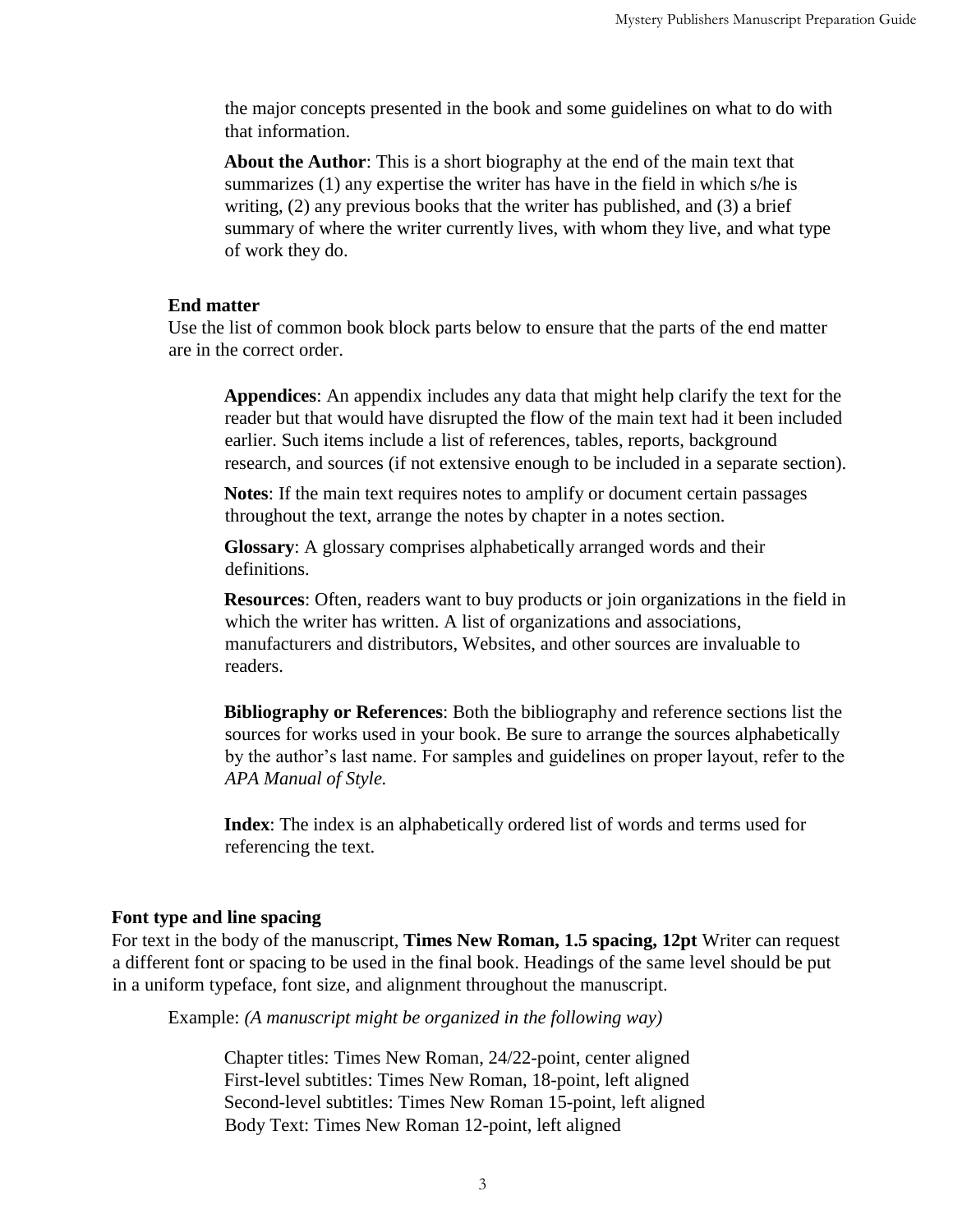Use **Courier** in a portion of a book or article that you specifically want to look like a typewriter for some reason. It should only be in short bursts, though, since proportional fonts "flow" better.

#### **Line spacing 1.5**

NOTE: These specifications are for manuscript submission. They are different from house styles for publication.

House styles for publication are:

- 1. **Serifs font typeface for print books** Garamond, Palatino Type, or Book Antigua.
- 2. **San Serifs for digital books** Helvetica, Franklin Gothic, Aerial, Trebuchet MS, or Candara.

The writer may choose any different preferred style for their books.

## <span id="page-4-0"></span>**Manuscript length**

The manuscript should have at least 48 pages  $(8.5" \times 11"$  pages), 10,000 words, or 22 poems.

## <span id="page-4-1"></span>**Page size**

Standard book trim sizes that Mystery Publishers publishes for print-on-demand set up are as tabulated below:

#### Most Popular Trim Sizes

5" x 8" (12.7 x 20.32 cm) 5.25" x 8" (13.34 x 20.32 cm) 5.5" x 8.5" (13.97 x 21.59 cm)

6" x 9" (15.24 x 22.86 cm)

#### More Industry-Standard Choices

| $5.06''$ x $7.81''$ (12.85 x 19.84 cm) | 6.14" x 9.21" (15.6 x 23.39 cm)   |
|----------------------------------------|-----------------------------------|
| 6.69" x 9.61" (16.99 x 24.41 cm)       | $7''$ x 10" (17.78 x 25.4 cm)     |
| 7.44" x 9.69" (18.9 x 24.61 cm)        | $7.5''$ x 9.25" (19.05 x 23.5 cm) |
| $8''$ x 10" (20.32 x 25.4 cm)          | $8.5''$ x 11" (21.59 x 27.94 cm)  |

 $6" \times 9"$  is the most common size for trade paperbacks as well as the most popular choice among most authors. If the writer is not sure what book size would best suit their work, s/he should spend some time at the local bookstore and identify the sizes of other books in their genre. The author should note that the above trim sizes are industry standard and guarantee expanded distribution for the book.

*Please Note:* Mystery Publishers prints paperbacks only. Hardcover may be made on special request by the writer.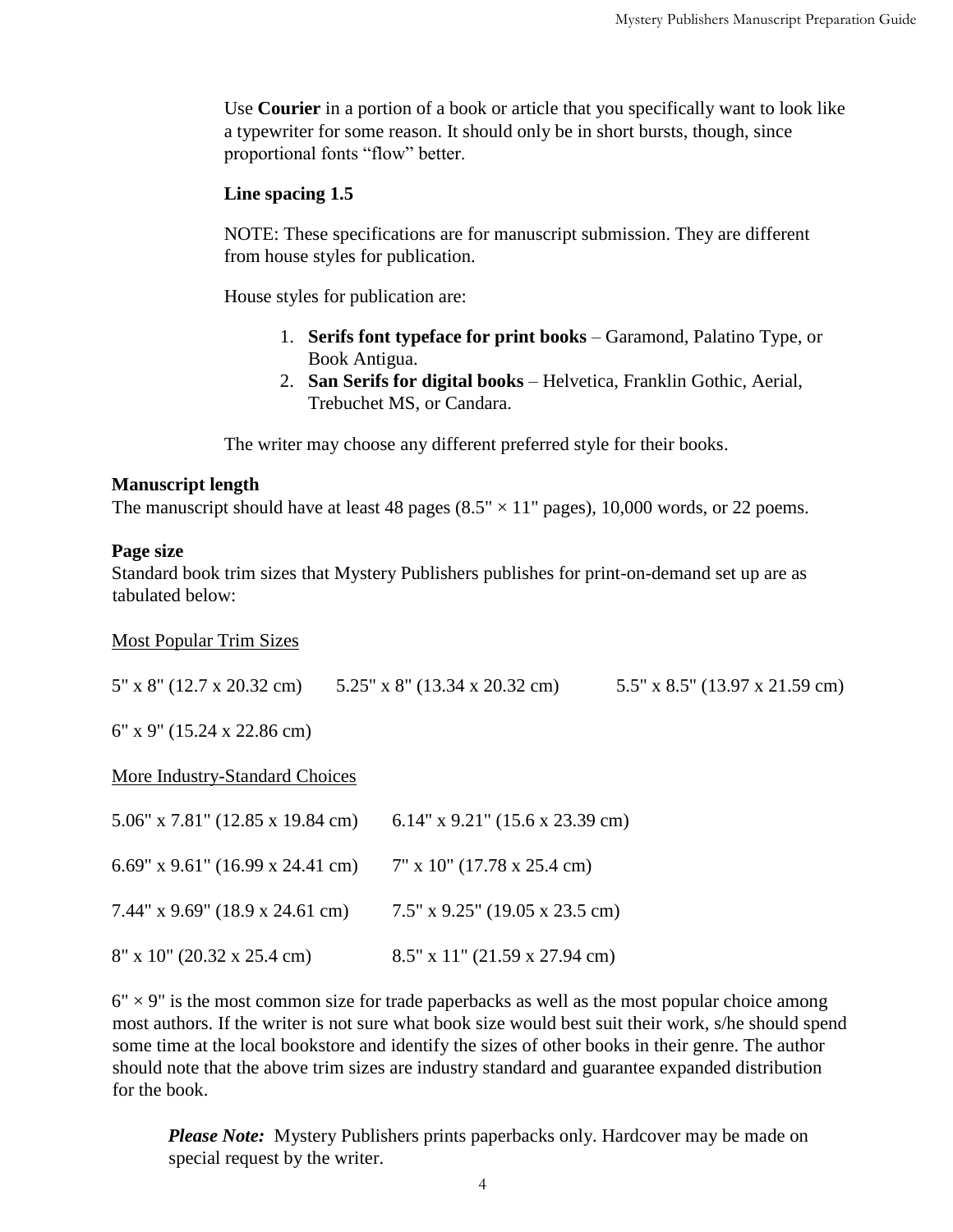## <span id="page-5-0"></span>**Margins**

Margins are the white space that surrounds text on a page, including headers and footers, as well as the "gutter" space for the book's spine. When a manuscript is converted from an 8.5" x 11" size document into a different size, such as 6" x 9", the margins will change. Often times this will cause text to shift or lines to break differently from the original manuscript. The book designer can compensate for these changes, but this shift can cause issues if the writer has done extensive formatting to the manuscript. Margins can be set in two ways:

## **Option A:** *(Best for novels, or books with all free flowing text)*

Format the manuscript on an  $8.5" \times 11"$  page with 1" margins all around (the default settings in Microsoft Word). During the production process, the manuscript will be formatted to the chosen trim size.

## **Option B:** *Best for poetry or non-fiction books with tables, graphs, or images.*

The manuscript can be formatted so the margins will appear in the proofs. This option provides the exact area that can be printed. For example, a table spanning the entire width of the page in the default 8.5x11 setting of Word would be larger than the entire width of a 5x8 book. Here are the margins for our most common trim sizes:

|               | 5x8  | <b>6x9</b> | 8.25x11 |
|---------------|------|------------|---------|
| <b>Top</b>    | 2.25 | 1.75       | 1.00    |
| <b>Bottom</b> | 2.25 | 1.75       | 1.00    |
| Left          | 2.38 | 1.88       | 1.13    |
| <b>Right</b>  | 2.38 | 1.88       | 1.13    |
| <b>Header</b> | 2.00 | 1.50       | 0.75    |
| <b>Footer</b> | 2.00 | 1.50       | 0.75    |
| <b>Gutter</b> | 0.13 | 0.13       | 0.13    |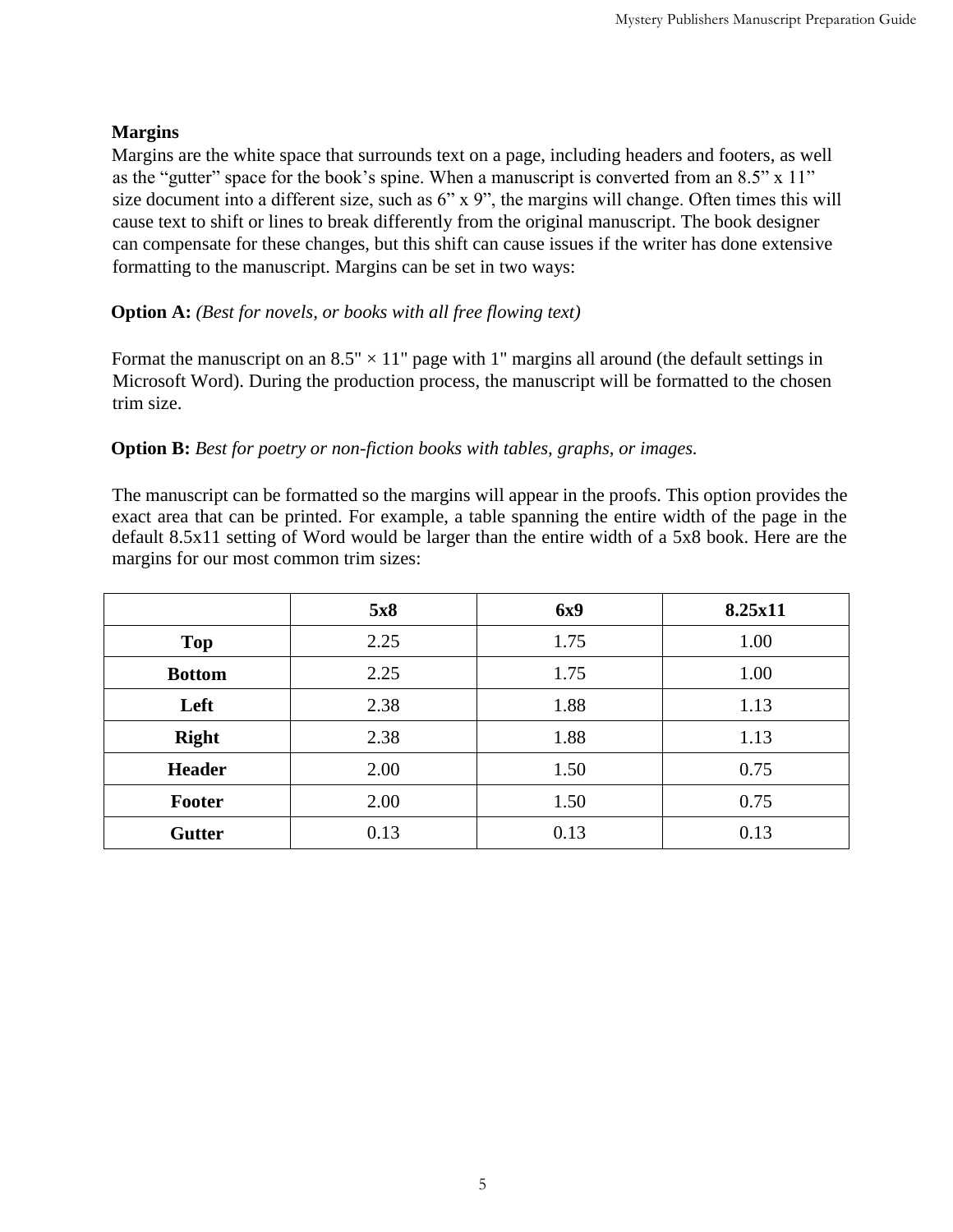## **Spaces and Breaks**

<span id="page-6-0"></span>In the sections that follow, it is how formatting marks should appear on a correctly laid-out manuscript. There are three ways to view these formatting marks on the screen in Microsoft Word:

- 1) Select the **Tools** option in your taskbar
	- a. Then select **Options**
	- b. On the View tab window that appears, under Formatting Marks, check All.
- 2) Click the 'pilcrow' ( ¶ ) show/hide button on the toolbar.

#### <span id="page-6-1"></span>**Body Text & Hard Returns**

In the main body of the manuscript, let text automatically flow from one line to the next and from one page to the next. Press Enter only at the end of each paragraph. Pressing Enter to move the cursor to the next line or page (known as a **hard return**) will cause spacing problems when your manuscript is formatted into its final book size.

Incorrect: Correct:

- I am not speaking of the voluntary associations of \[ our so called pluralistic culture, for in many of them { there is a semblance of democracy and non-alienation [ (Bridge-clubs-appear-to-have-some-aspects-of-agenuine-democracy)--I-am-talking-about-our-basicinstitutions those in which we live and move and have [ our being or non-being government, political parties, { business, labor, schools, and religious organizations. Those structures are the powers that mold our lives. [

- I-am-not-speaking-of-the-voluntary-associateions of our so called pluralistic culture, for in many·of·them·there·is·a·semblance·of·democracy·and· non-alienation (Bridge clubs appear to have some aspects of a genuine democracy) [ am talking about our basic institutions those in which we live and-move-and-have-our-being-or-non-being-govern-ment, political parties, business, labor, schools, an-d-religious-organizations. Those structures arethe powers that mold our lives.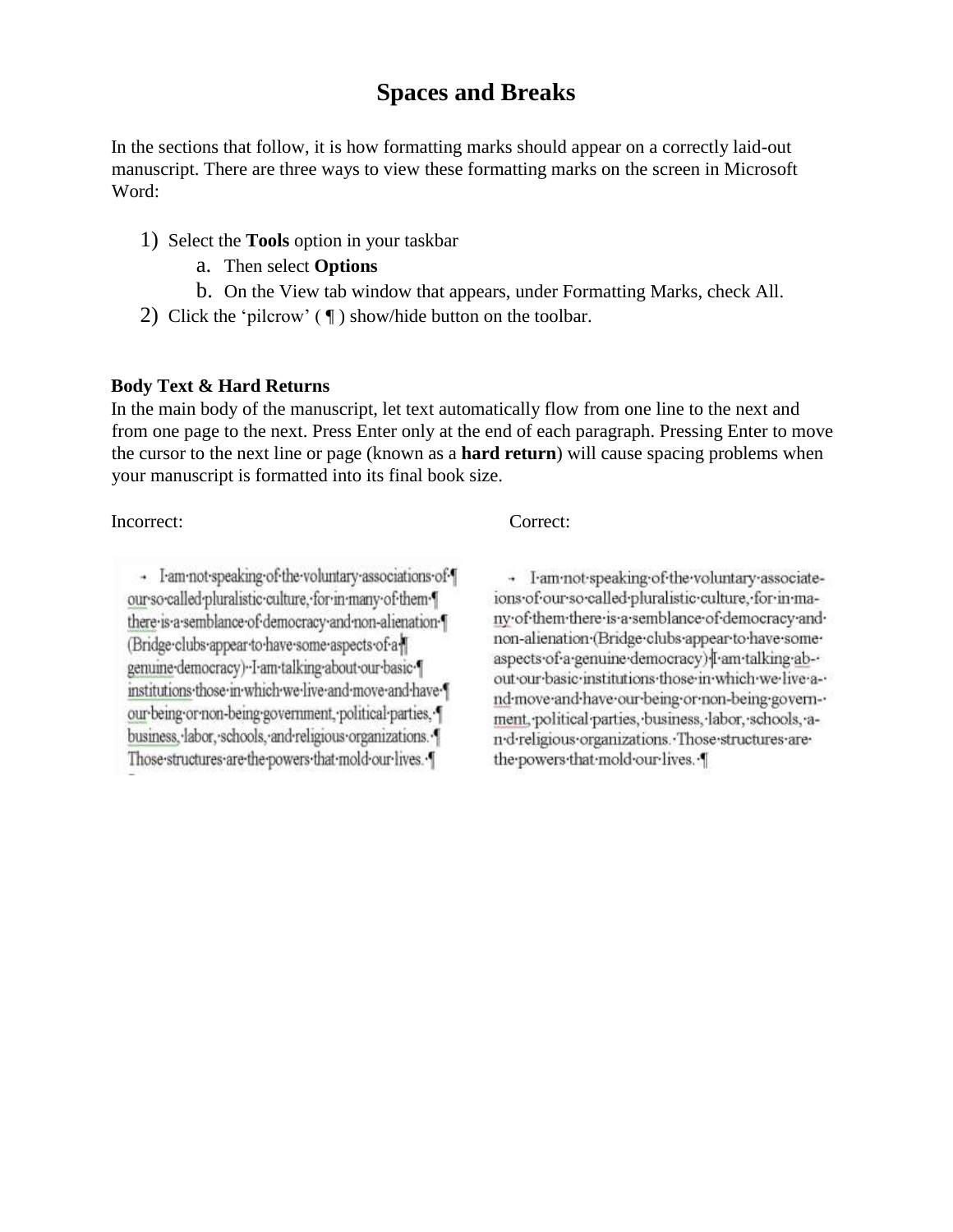#### <span id="page-7-0"></span>**Paragraph indentation**

The first paragraph of each chapter or section should not be indented, based on industry standards. However, every subsequent paragraph should be indented:

- 1) Select the **Format** option in your taskbar
	- a. Then select **Paragraph**
	- b. In the window that opens, under "Special" Select **First Line** and **.5**

| Indents and Spacing<br>General |                                                | Line and Page Breaks |                                                                                                                                                                              |                                                                         |                    |
|--------------------------------|------------------------------------------------|----------------------|------------------------------------------------------------------------------------------------------------------------------------------------------------------------------|-------------------------------------------------------------------------|--------------------|
| Alignment:                     | Left                                           | v                    | Outline level:                                                                                                                                                               | Body text                                                               | ×                  |
| Indentation                    |                                                |                      |                                                                                                                                                                              |                                                                         |                    |
| Left:                          | Ω"                                             | v.                   | Special:                                                                                                                                                                     | By:                                                                     |                    |
| Right:                         | Ū.,                                            | $\div$               | First line                                                                                                                                                                   | 0.5"                                                                    | $\hat{\zeta}$      |
| After:                         | 0 <sub>pt</sub>                                | ÷                    | Single                                                                                                                                                                       |                                                                         | $\ddot{\ddot{\ }}$ |
| Before:                        | 0 <sub>pt</sub>                                | $\div$               | Line spacing:                                                                                                                                                                | At:                                                                     |                    |
|                                |                                                |                      | Don't add space between paragraphs of the same style                                                                                                                         |                                                                         |                    |
| Preview                        |                                                |                      |                                                                                                                                                                              |                                                                         |                    |
|                                |                                                |                      | ing Charl Land University Determined Publishers (March Party) and Historican<br>Concert Fortuna Program Fortuna Program Personal Particular Fortuna Concerta                 |                                                                         |                    |
|                                | and earted und here as the proper way to do so |                      | Parassanh indentition - The first parassanh of malt chapter or section skutchl not be<br>indented, tused on industry standards. However, every subsequent panameth should be |                                                                         |                    |
|                                |                                                |                      | Scame Parentill Federator Parentill Federator Parentill Federator Parentilli<br>Fellomen Datength Fellomen Datength Fellomen Datength Fellomen Datength                      | Felixane Datenall Felixane Datenall Felixane Datenall Felixane Datenall |                    |

*\*\* Do not use the space bar or the TAB key to indent paragraphs, as this will throw off the layout of the final book.* 

#### <span id="page-7-1"></span>**Offset (Blocked) text**

To present block quotations or to offset other text, such as journal entries or letters, use the indentation settings in your word-processing program. Select with cursor the entire paragraph you would offset. Then follow the following steps:

- 1) Select the **Format** option in your taskbar
	- a. Then select **Paragraph**
	- b. In the window that opens, under "Indentation" section you can increase the Left and Right margins as you desire. This create the block effect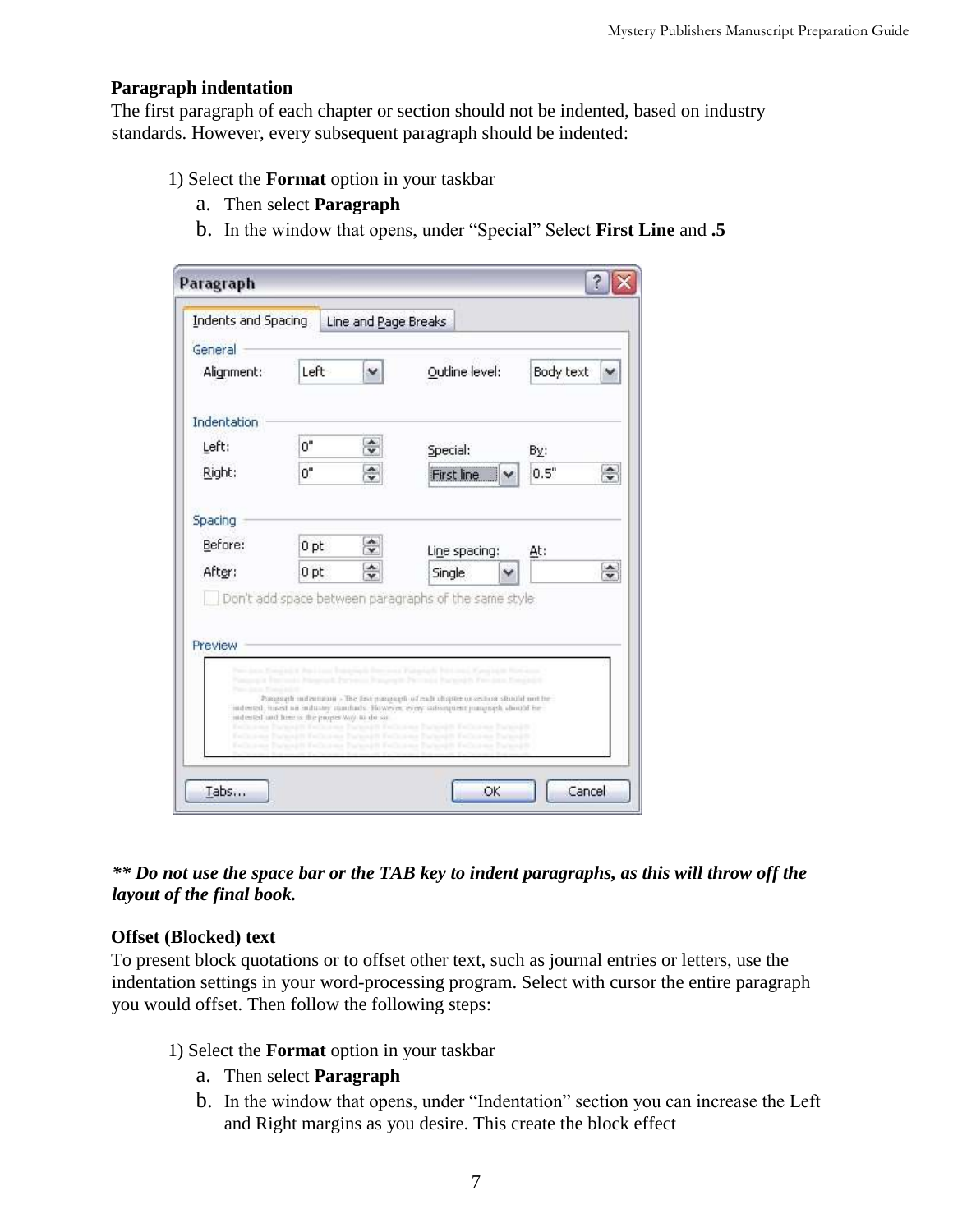c. You may also wish to alter the alignment under the "General" section to "Justified" instead of "Left" for a better block effect.



## <span id="page-8-0"></span>**Page breaks**

To start a new chapter, section, part, volume, or book, use the page break function in your wordprocessing software. In Microsoft Word, put your cursor before the text that should start on a new page (or wherever you want to insert a new page), then select Insert from the taskbar. Select Breaks from the menu that appears, then click the Page break option (see below) from Office 97  $-2003.$ 



Note: Only use the "Page break" Break type option, not the "Section break types"

When using this option, your section break and new chapter will appear like this: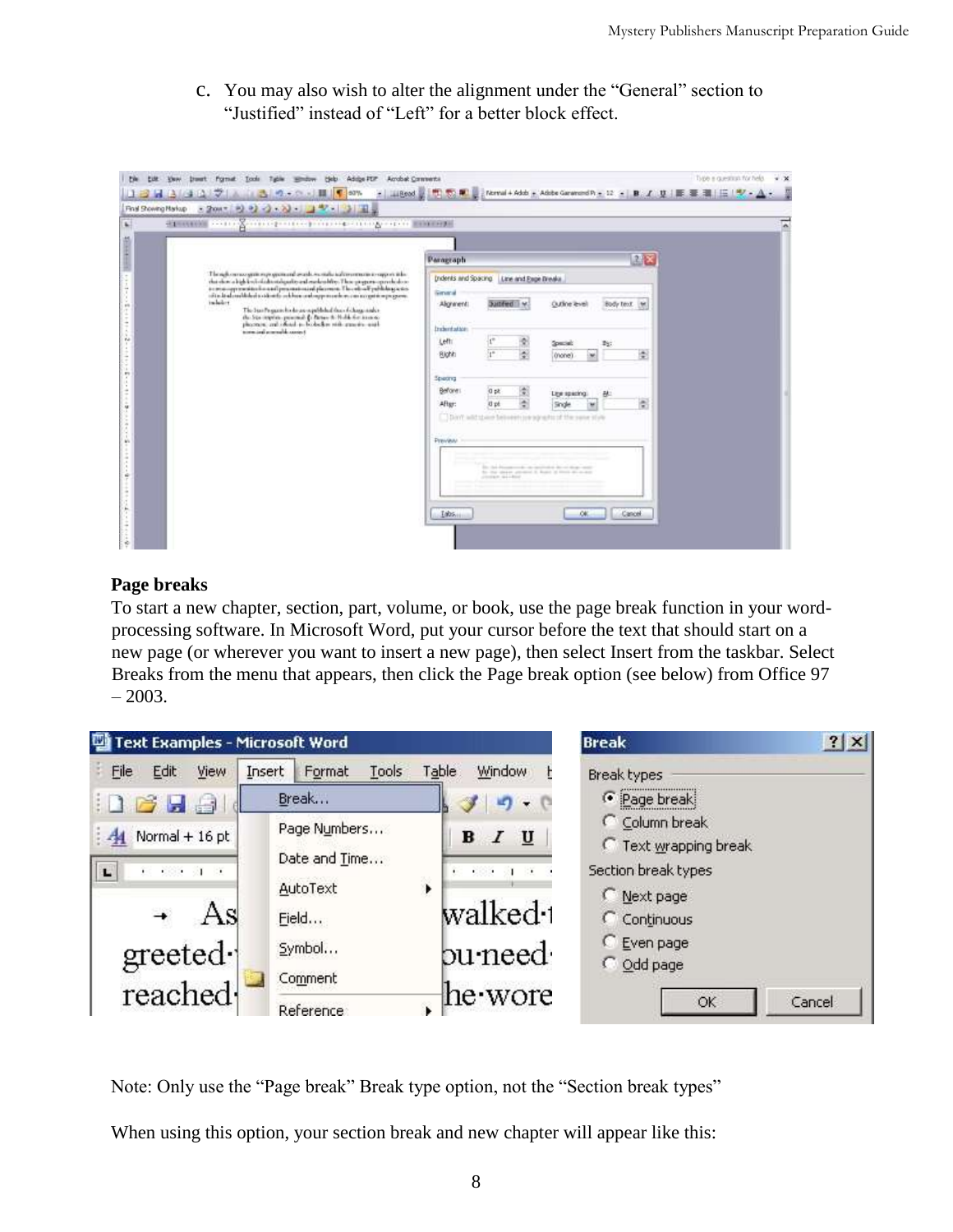

When using later versions of Office (2007 and above) click **Page Layout| Breaks | Odd/Next/Continuous Page.**

## **Punctuation**

## <span id="page-9-1"></span><span id="page-9-0"></span>**Quotation marks**

<span id="page-9-2"></span>Use curly/Smart quotation marks **(" ")** with no space after an opening mark or before a closing mark. Use straight/dumb quotation marks (" —type the usual apostrophes which will come out 'curly' the press **Ctrl key** and **Z** for Undo) only for inch measurements. Similarly, single quotation marks **(')** should be used only to indicate measurements of feet and **('')** to show quotations. If (**"…")** are used for dialogue then **('….')** should be used for quotes and vice-versa; and be consistent throughout the manuscript, don't mix them.

#### **Spacing with punctuation**

Use just one space after all ending punctuation marks, including periods, question marks, exclamation points, and colons.

## <span id="page-9-3"></span>**Dashes and hyphens**

Do not insert spaces on either side of a dash or hyphen. Hyphens and both types of dashes should be flush with the text on either side.

**An em dash** (—) is often used to denote a shift in thought that causes an abrupt change in a sentence. It can also be used to indicate a sudden break in dialogue.

To enter an 'em' dash in Microsoft Word, simultaneously hold down the **Ctrl** and **Alt**  keys while pressing the minus key on the number keypad. Or, hold down the **Alt** key while typing **0151** on the number keypad.

Examples:

- Eric—having just discovered the letter—ran down the street.
- "Well, I don't know," he began tentatively. "I thought I might—"
- Darkness, thunder, a sudden scream—nothing alarmed the child.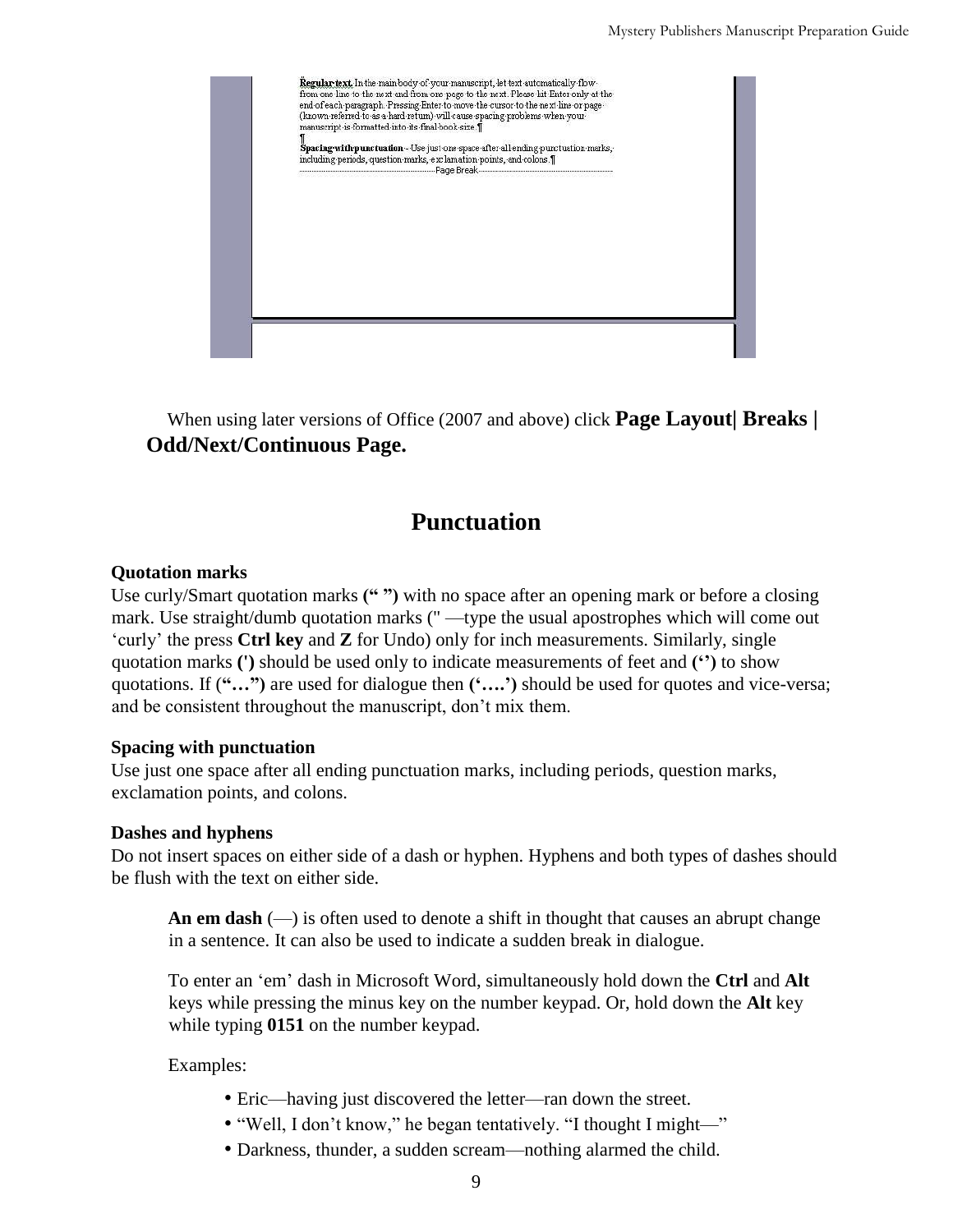**An en dash** (–) is shorter than an em dash but longer than a hyphen. The principal use of the en dash is to connect continuing, or inclusive, numbers— dates, times, or reference numbers.

To enter an en dash in Microsoft Word, hold down the **Ctrl** key while pressing the **minus key** on the number keypad. Or, hold down the **Alt key** while typing **0150** on the number keypad.

Examples:

- 1968–72
- 10:00 AM-5:00 PM
- 1 Cor 13:1–3

**A hyphen** (-) is used to separate numbers that are not inclusive (such as phone numbers) as well as some compound words.

Examples:

- $1 965 386 1110$
- the well-known writer
- anti-campaign

The only time space should appear after a hyphen is when the second part of a compound word is repeated and can therefore be omitted.

Examples:

- five- to ten-minute intervals
- the six-to nine-foot height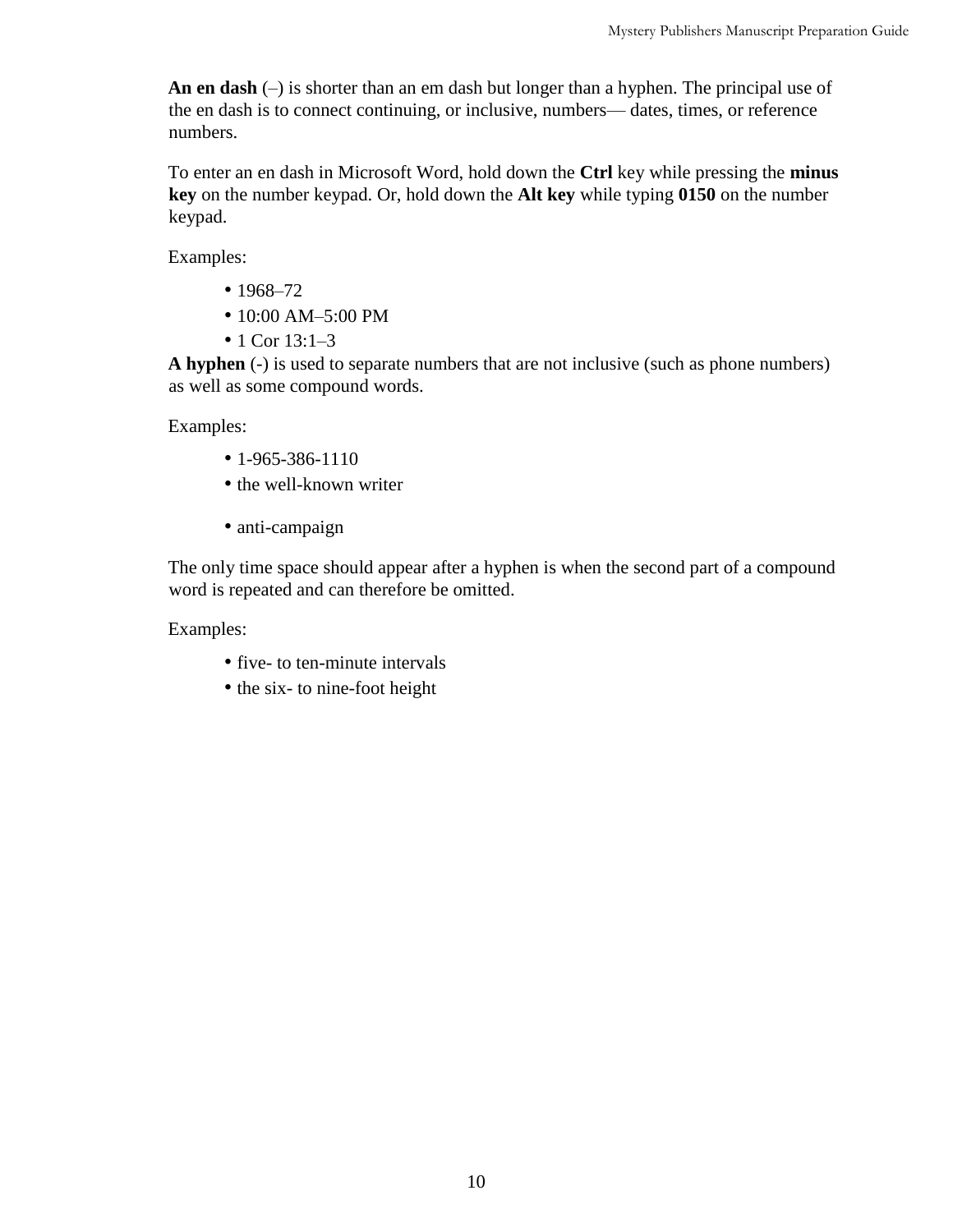## **Additional Manuscript Elements**

## <span id="page-11-1"></span><span id="page-11-0"></span>**Bulleted and numbered lists**

To create bulleted or numbered lists, use the bullets and numbering feature in word-processing program. In Microsoft Word, this feature is located under the Format menu taskbar. Be sure that each level of bullets or numbers is consistently indented or aligned.

## Examples:

**Bulleted List:** 

- $\bullet$  1<sup>st</sup> level bulleted list text
- $\bullet$  1<sup>st</sup> level bulleted list text
	- $\bullet$  2<sup>nd</sup> level bulleted list text
	- $\bullet$  2<sup>nd</sup> level bulleted list text
		- 3<sup>rd</sup> level bulleted list text
		- 3<sup>rd</sup> level bulleted list text
- $\bullet$  1<sup>st</sup> level bulleted list text
- 1st level bulleted list text
	- 3rd level bulleted list text

## Numbered List:

- 1. 1st level numbered list text
- 2. 1st level numbered list text
	- 1. 2<sup>nd</sup> level numbered list text
	- 2. 2<sup>nd</sup> level numbered list text
		- a. 3<sup>rd</sup> level numbered list text
		- b. 3rd level numbered list text
- 3. 1st level numbered list text
- 4. 1st level numbered list text

## <span id="page-11-2"></span>**Illustrations, photos, and other graphics**

To better facilitate your submission process, we recommend that you minimize the file size of your manuscript as much as possible by providing each graphic in separate file. (Graphics include photos, charts, diagrams, drawings, art work, etc.) Each graphic file should be submitted in colour or grayscale, have a resolution of at least 300 dpi (dots per inch) and be PNG or JPEG (.jpg) format. In the manuscript, specify the file name and caption of each graphic in its correct location.

## Example

My mother was born October 2, 1883, in Adair, Iowa. When she was ten years old, her family moved to Omaha, Nebraska. Her lineage linage traces back to England.

 $<<$ {Insert graphic 2 – 3"x3". Caption: Pictures of us at the airport>>

## <span id="page-11-3"></span>**Tables**

To insert tables, either with or without visible rules (or lines) use the table feature. In Microsoft Word, the Table menu is visible on your taskbar. Do **not** use the space bar or tabs to create tables; tables created this way don't show as intended once the manuscript is reformatted to its final book form.

**Please Note:** We strongly recommend that you do not insert tables into your manuscript. However, if your manuscript requires there to be a table please also submit them separately as a graphic.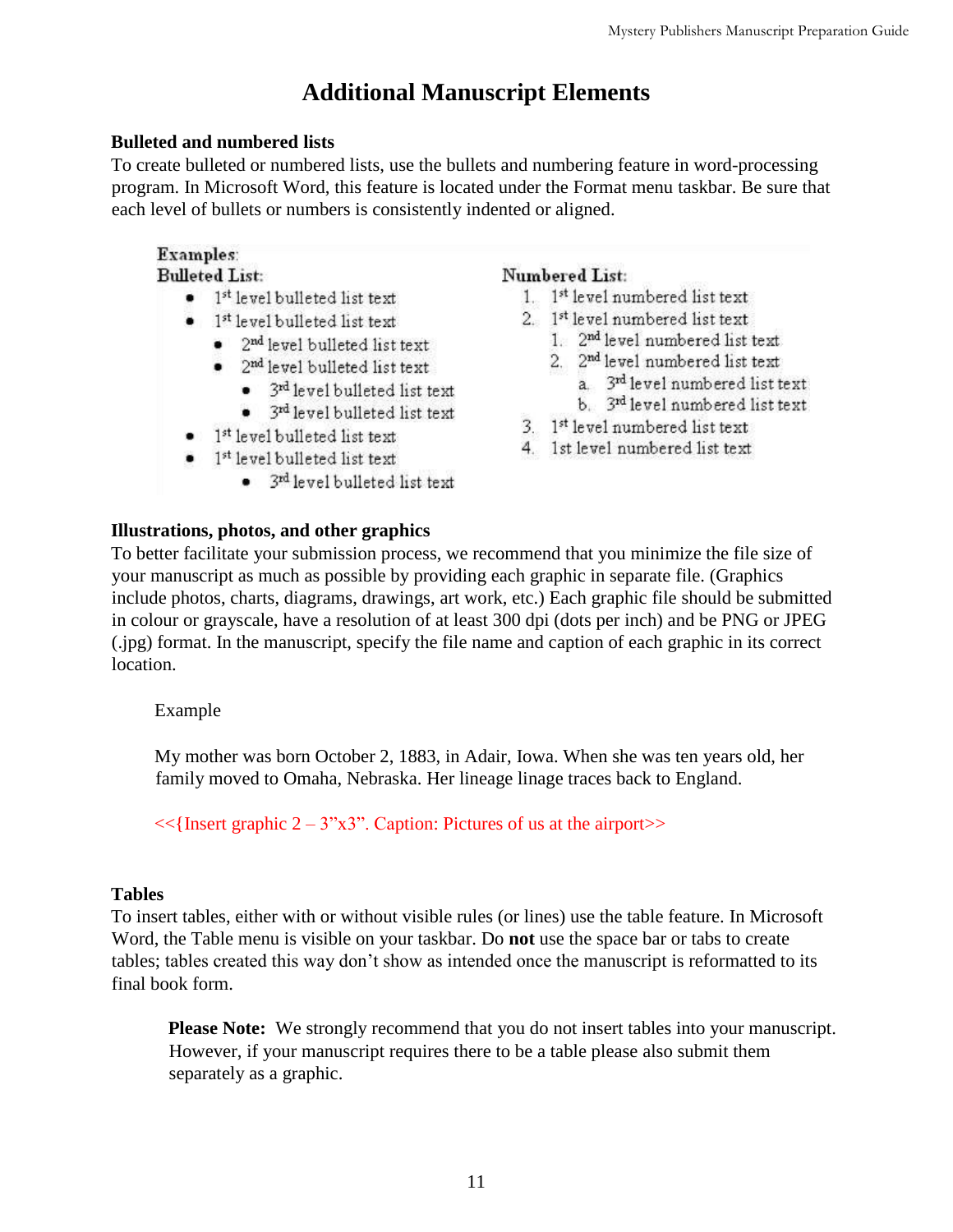| Example:<br>No-Rule Table: |                                   |                                        |  |
|----------------------------|-----------------------------------|----------------------------------------|--|
|                            | <b>Traditional</b>                | Deliberately<br>Simple<br>Redefinition |  |
| Goal<br>Focus.             | Improvement                       |                                        |  |
|                            | Behaviors and<br>Attitudes<br>Low | Rules and<br>Roles<br>High             |  |
| Risk                       |                                   |                                        |  |
| Result                     | Minor Gains                       | Major Gains                            |  |
| Speed                      | Slow                              | Fast                                   |  |
|                            |                                   |                                        |  |
| With-Rule Table:           | <b>Traditional</b>                | Deliberately<br>Simple                 |  |
| Goal                       |                                   | Redefinition                           |  |
| Focus                      | Improvement<br>Behaviors and      | Rules and                              |  |
|                            | Attitudes                         | Roles                                  |  |
| <b>Risk</b>                | Low                               | High                                   |  |
| Result                     | Minor Gains                       | Major                                  |  |
|                            |                                   | Gains                                  |  |

#### <span id="page-12-0"></span>**Footnotes and endnotes**

To properly create footnotes and endnotes, use the footnote or endnote feature in wordprocessing program. Place the cursor in the text where you want to insert a footnote, then take the steps below. Under the Insert menu on your taskbar, select the Footnote option.



b. On the box that pops up, select Footnote or Endnote, as appropriate and then click Options… to set the details of the note.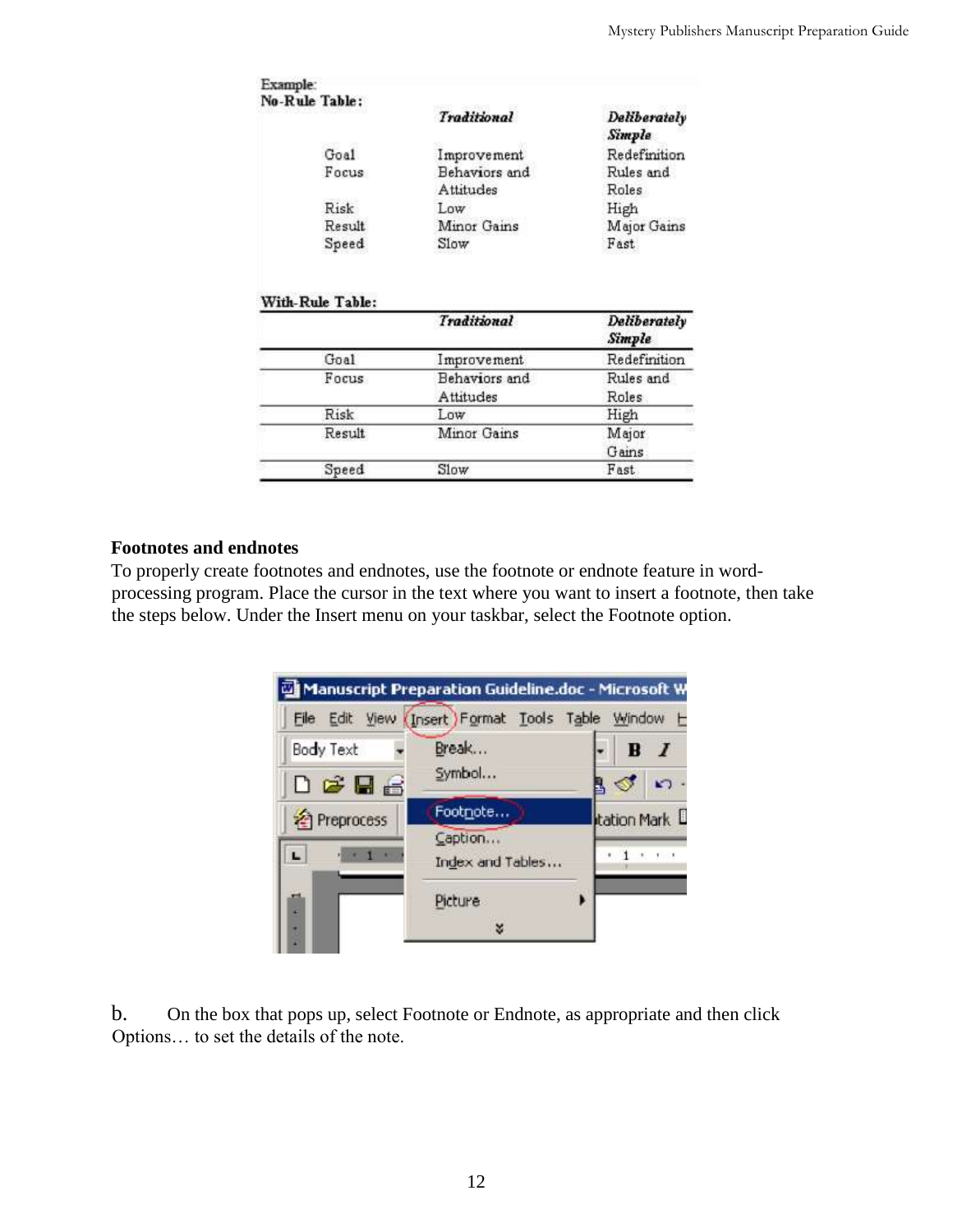| <b>Footnote and Endnote</b> | $?$ $\times$    |
|-----------------------------|-----------------|
| Insert                      |                 |
| C Ecotnote                  | Bottom of page  |
| C Erdnote                   | End of document |
| Numbering                   |                 |
| 4 AutoNumber                | 1, 2, 3,        |
| C Custom mark               |                 |
|                             | Symbol          |
|                             |                 |
| Cancel                      | tions           |

c. The numbering of footnotes and endnotes should start over in each chapter. If you have appropriately separated your chapters with section breaks, as outlined earlier, you can make sure your notes are numbered this way by selecting Restart each section.

| <b>Note Options</b> |                                           |
|---------------------|-------------------------------------------|
| All Footnotes       | All Endnotes                              |
| Place al:           | Bottom of pace                            |
| Nunber forma::      | 1, 2, 3,                                  |
| Start at:           | l1                                        |
| Nunbering:          | C Continuous                              |
|                     | Restart each section<br>Restart each page |
| OK.                 | Cancel<br>Convert                         |

d. Once you have selected the appropriate system of numbering, click OK to insert the footnote or endnote into your manuscript. A superscript number will appear where your cursor is in the text, and a space will pop up at the bottom of the page to let you enter the text of the note.